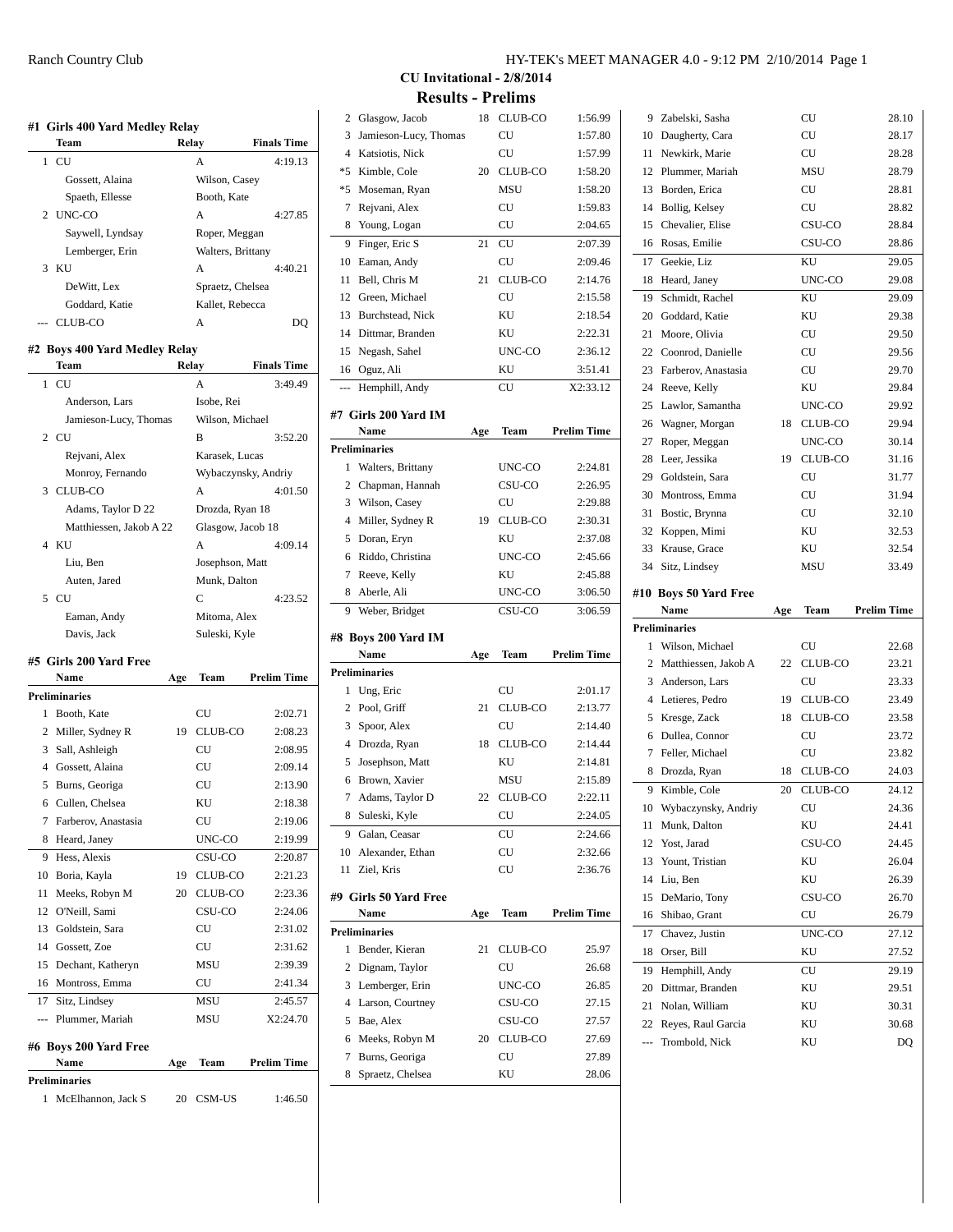|     | #11  Girls 100 Yard Fly       |     |         |                    |
|-----|-------------------------------|-----|---------|--------------------|
|     | Name                          | Age | Team    | <b>Prelim Time</b> |
|     | <b>Preliminaries</b>          |     |         |                    |
| 1   | Spaeth, Ellesse               |     | CU      | 1:04.41            |
| 2   | Walters, Brittany             |     | UNC-CO  | 1:06.86            |
| 3   | Saywell, Lyndsay              |     | UNC-CO  | 1:07.48            |
| 4   | Newkirk, Haley                |     | СU      | 1:10.43            |
| 5   | Odiorne, Katherine E          | 20  | CLUB-CO | 1:11.15            |
| 6   | DeWitt, Lex                   |     | KU      | 1:21.61            |
|     |                               |     |         |                    |
|     | #12 Boys 100 Yard Fly<br>Name | Age | Team    | <b>Prelim Time</b> |
|     | <b>Preliminaries</b>          |     |         |                    |
| 1   | Nahman, Zach S                | 20  | CSM-US  | 53.67              |
| 2   | Katsiotis, Nick               |     | СU      | 59.18              |
| 3   | Glasgow, Jacob                | 18  | CLUB-CO | 59.33              |
| 4   | Karasek, Lucas                |     | СU      | 1:00.02            |
| 5   | Yost, Jarad                   |     | CSU-CO  | 1:00.08            |
| 6   | Kimble, Cole                  | 20  | CLUB-CO | 1:00.41            |
| 7   | Mitoma, Alex                  |     | CU      | 1:00.78            |
|     |                               |     | CU      |                    |
| 8   | Spoor, Alex                   |     |         | 1:01.28            |
| 9   | Isobe, Rei                    |     | CU      | 1:01.34            |
| 10  | Weiss, Wyatt                  |     | CU      | 1:01.48            |
| 11  | Suleski, Kyle                 |     | CU      | 1:06.45            |
| 12  | Negash, Sahel                 |     | UNC-CO  | 1:07.70            |
| 13  | Davis, Jack                   |     | CU      | 1:10.49            |
|     | 14 Galan, Ceasar              |     | CU      | 1:10.60            |
| 15  | Alexander, Ethan              |     | CU      | 1:10.70            |
| 16  | Flanagan, Harry               |     | KU      | 1:18.18            |
|     | #13 Girls 100 Yard Free       |     |         |                    |
|     | Name                          | Age | Team    | <b>Prelim Time</b> |
|     | <b>Preliminaries</b>          |     |         |                    |
| 1   | Bender, Kieran                | 21  | CLUB-CO | 57.65              |
| 2   | Sall, Ashleigh                |     | CU      | 58.43              |
| 3   | Saywell, Lyndsay              |     | UNC-CO  | 58.65              |
| 4   | Walters, Brittany             |     | UNC-CO  | 59.35              |
| 5   | Lemberger, Erin               |     | UNC-CO  | 1:00.28            |
| 6   | Burns, Georiga                |     | CU      | 1:00.84            |
| 7   | Bae, Alex                     |     | CSU-CO  | 1:01.89            |
| 8   | Newkirk, Marie                |     | CU      | 1:03.33            |
| 9   | Borden, Erica                 |     | CU      | 1:03.60            |
| 10  | Heard, Janey                  |     | UNC-CO  | 1:03.96            |
| 11  | Farberov, Anastasia           |     | CU      | 1:03.98            |
| *12 | Chevalier, Elise              |     | CSU-CO  | 1:04.27            |
| *12 | Goddard, Katie                |     | KU      | 1:04.27            |
| 14  | Bollig, Kelsey                |     | CU      | 1:04.67            |
| 15  | Riddo, Christina              |     | UNC-CO  | 1:04.81            |
|     | Coonrod, Danielle             |     |         |                    |
| 16  |                               |     | CU      | 1:05.35            |
| 17  | Roper, Meggan                 |     | UNC-CO  | 1:05.48            |
| 18  | Lawlor, Samantha              |     | UNC-CO  | 1:05.77            |
| 19  | Wagner, Morgan                | 18  | CLUB-CO | 1:06.20            |
| 20  | Moore, Olivia                 |     | CU      | 1:06.61            |
| 21  | Koppen, Mimi                  |     | KU      | 1:16.40            |
| 22  | Aberle, Ali                   |     | UNC-CO  | 1:16.62            |

**CU Invitational - 2/8/2014 Results - Prelims** 23 Montross, Emma CU 1:17.96 |

|      | Plummer, Mariah                 |     | <b>MSU</b> | X1:04.90           |
|------|---------------------------------|-----|------------|--------------------|
|      |                                 |     |            |                    |
|      | #14 Boys 100 Yard Free<br>Name  |     | Team       | <b>Prelim Time</b> |
|      |                                 | Age |            |                    |
| 1    | <b>Preliminaries</b>            |     | CU         |                    |
|      | Anderson, Lars                  |     |            | 50.90              |
| 2    | Moseman, Ryan                   |     | <b>MSU</b> | 51.51              |
| 3    | Wilson, Michael                 |     | CU         | 51.64              |
| 4    | Drozda, Ryan                    | 18  | CLUB-CO    | 52.59              |
| 5    | Wybaczynsky, Andriy             |     | CU         | 52.65              |
| 6    | Feller, Michael                 |     | CU         | 52.78              |
| $*7$ | Kresge, Zack                    | 18  | CLUB-CO    | 53.66              |
| $*7$ | Munk, Dalton                    |     | KU         | 53.66              |
| 9    | Brown, Xavier                   |     | MSU        | 53.92              |
| 10   | Letieres, Pedro                 | 19  | CLUB-CO    | 53.97              |
| 11   | Trombold, Nick                  |     | KU         | 54.61              |
| 12   | Liu, Ben                        |     | KU         | 59.02              |
| 13   | Bell, Chris M                   | 21  | CLUB-CO    | 59.74              |
| 14   | Turner, Nick                    |     | CSU-CO     | 1:00.24            |
| 15   | Oguz, Ali                       |     | KU         | 1:00.96            |
| 16   | Shibao, Grant                   |     | CU         | 1:02.28            |
| 17   | Chavez, Justin                  |     | UNC-CO     | 1:02.55            |
| 18   | Orser, Bill                     |     | KU         | 1:03.20            |
| 19   | Reyes, Raul Garcia              |     | KU         | 1:06.04            |
| 20   | Hemphill, Andy                  |     | CU         | 1:08.96            |
| 21   | Flanagan, Harry                 |     | KU         | 1:21.87            |
|      |                                 |     |            |                    |
|      |                                 |     |            |                    |
|      | #15 Girls 500 Yard Free<br>Name | Age | Team       | <b>Prelim Time</b> |
|      | <b>Preliminaries</b>            |     |            |                    |
| 1    | Miller, Sydney R                | 19  | CLUB-CO    | 5:40.68            |
|      | 2 Booth, Kate                   |     | CU         | 5:42.28            |
| 3    | Dignam, Taylor                  |     | CU         | 5:48.22            |
| 4    | Gossett, Alaina                 |     | CU         | 5:53.59            |
|      | 5 Cullen, Chelsea               |     | KU         | 6:22.85            |
| 6    |                                 |     | CU         | 6:27.63            |
| 7    | Newkirk, Haley                  |     | CSU-CO     | 6:45.49            |
|      | O'Neill, Sami                   |     |            |                    |
|      | #16 Boys 500 Yard Free          |     |            |                    |
|      | Name                            | Age | Team       | <b>Prelim Time</b> |
|      | Preliminaries                   |     |            |                    |
| 1    | McElhannon, Jack S              | 20  | CSM-US     | 4:59.97            |
| 2    | Pool. Griff                     | 21  | CLUB-CO    | 5:20.87            |
| 3    | Finger, Eric S                  | 21  | CU         | 5:20.98            |
| 4    | Jamieson-Lucy, Thomas           |     | CU         | 5:22.20            |
| 5    | Monroy, Fernando                |     | CU         | 5:24.98            |
| 6    | Matthiessen, Jakob A            | 22  | CLUB-CO    | 5:27.78            |
| 7    | Young, Logan                    |     | CU         | 5:28.54            |
| 8    | Karasek, Lucas                  |     | CU         | 5:29.24            |
| 9    | Chrestionson, Jeremy            |     | CU         | 5:30.98            |
| 10   | Katsiotis, Nick                 |     | CU         | 5:33.64            |
| 11   | Suleski, Kyle                   |     | CU         | 5:48.23            |
| 12   | Ziel, Kris                      |     | CU         | 6:00.84            |
| 13   | Davis, Jack                     |     | CU         | 6:10.77            |

|                   | #17 Girls 100 Yard Back       |     |          |                    |
|-------------------|-------------------------------|-----|----------|--------------------|
|                   | Name                          | Age | Team     | <b>Prelim Time</b> |
|                   | <b>Preliminaries</b>          |     |          |                    |
| 1                 | Larson, Courtney              |     | CSU-CO   | 1:03.93            |
| 2                 | Saywell, Lyndsay              |     | UNC-CO   | 1:07.40            |
| 3                 | Meeks, Robyn M                | 20  | CLUB-CO  | 1:08.91            |
| 4                 | Reeve, Kelly                  |     | KU       | 1:10.75            |
| 5                 | Hess, Alexis                  |     | CSU-CO   | 1:10.93            |
| 6                 | Zabelski, Sasha               |     | CU       | 1:11.53            |
| 7                 | Schmidt, Rachel               |     | KU       | 1:11.62            |
| 8                 | Bollig, Kelsey                |     | CU       | 1:12.41            |
| 9                 | Lawlor, Samantha              |     | UNC-CO   | 1:13.48            |
| 10                | Coonrod, Danielle             |     | CU       | 1:13.53            |
| 11                | Riddo, Christina              |     | UNC-CO   | 1:13.97            |
| 12                | Boria, Kayla                  | 19  | CLUB-CO  | 1:15.37            |
| 13                | Goddard, Katie                |     | KU       | 1:15.66            |
| 14                | Sitz, Lindsey                 |     | MSU      | 1:21.59            |
| 15                | Bostic, Brynna                |     | CU       | 1:22.72            |
| 16                | Leer, Jessika                 | 19  | CLUB-CO  | 1:22.92            |
| 17                | Goldstein, Sara               |     | СU       | 1:23.11            |
| 18                | Aberle, Ali                   |     | UNC-CO   | 1:24.67            |
|                   | #18 Boys 100 Yard Back        |     |          |                    |
|                   | Name                          | Age | Team     | <b>Prelim Time</b> |
|                   | <b>Preliminaries</b>          |     |          |                    |
| 1                 | Nahman, Zach S                | 20  | CSM-US   | 53.65              |
|                   | 2 Anderson, Lars              |     | CU       | 57.12              |
| 3                 | Josephson, Matt               |     | KU       | 58.30              |
| 4                 | Rejvani, Alex                 |     | CU       | 58.89              |
| 5                 | Dullea, Connor                |     | CU       | 1:00.47            |
| 6                 | Feller, Michael               |     | CU       | 1:01.60            |
| 7                 | Glasgow, Jacob                | 18  | CLUB-CO  | 1:03.00            |
| 8                 | Auten, Jared                  |     | ΚU       | 1:04.51            |
| 9                 | Eaman, Andy                   |     | CU       | 1:04.87            |
| 10                | Kresge, Zack                  | 18  | CLUB-CO  | 1:05.25            |
| 11                | Green. Michael                |     | CU       | 1:05.85            |
| $12 \overline{ }$ | Bell, Chris M                 | 21  | CLUB-CO  | 1:06.11            |
| 13                |                               |     | CSU-CO   | 1:06.76            |
|                   | Turner, Nick                  |     |          |                    |
| 14<br>15          | Yount, Tristian               |     | ΚU<br>ΚU | 1:10.04            |
| 16                | Oguz, Ali<br>Alexander, Ethan |     | CU       | 1:10.47            |
|                   |                               |     |          | 1:11.36            |
| 17                | Flanagan, Harry               |     | ΚU       | 1:23.55            |
|                   | #19 Girls 100 Yard Breast     |     |          |                    |
|                   | Name                          | Age | Team     | <b>Prelim Time</b> |
|                   | <b>Preliminaries</b>          |     |          |                    |
| 1                 | Spraetz, Chelsea              |     | ΚU       | 1:15.00            |
| $\overline{2}$    | Wilson, Casey                 |     | CU       | 1:15.31            |
| 3                 | Spaeth, Ellesse               |     | CU       | 1:16.53            |
| 4                 | Daugherty, Cara               |     | CU       | 1:17.93            |
| 5                 | Chapman, Hannah               |     | CSU-CO   | 1:19.05            |
| 6                 | Doran, Eryn                   |     | KU       | 1:21.37            |
| 7                 | Gossett, Zoe                  |     | CU       | 1:21.89            |
| 8                 | Moore, Olivia                 |     | CU       | 1:26.18            |
| 9                 | Dechant, Katheryn             |     | MSU      | 1:27.69            |
|                   |                               |     |          |                    |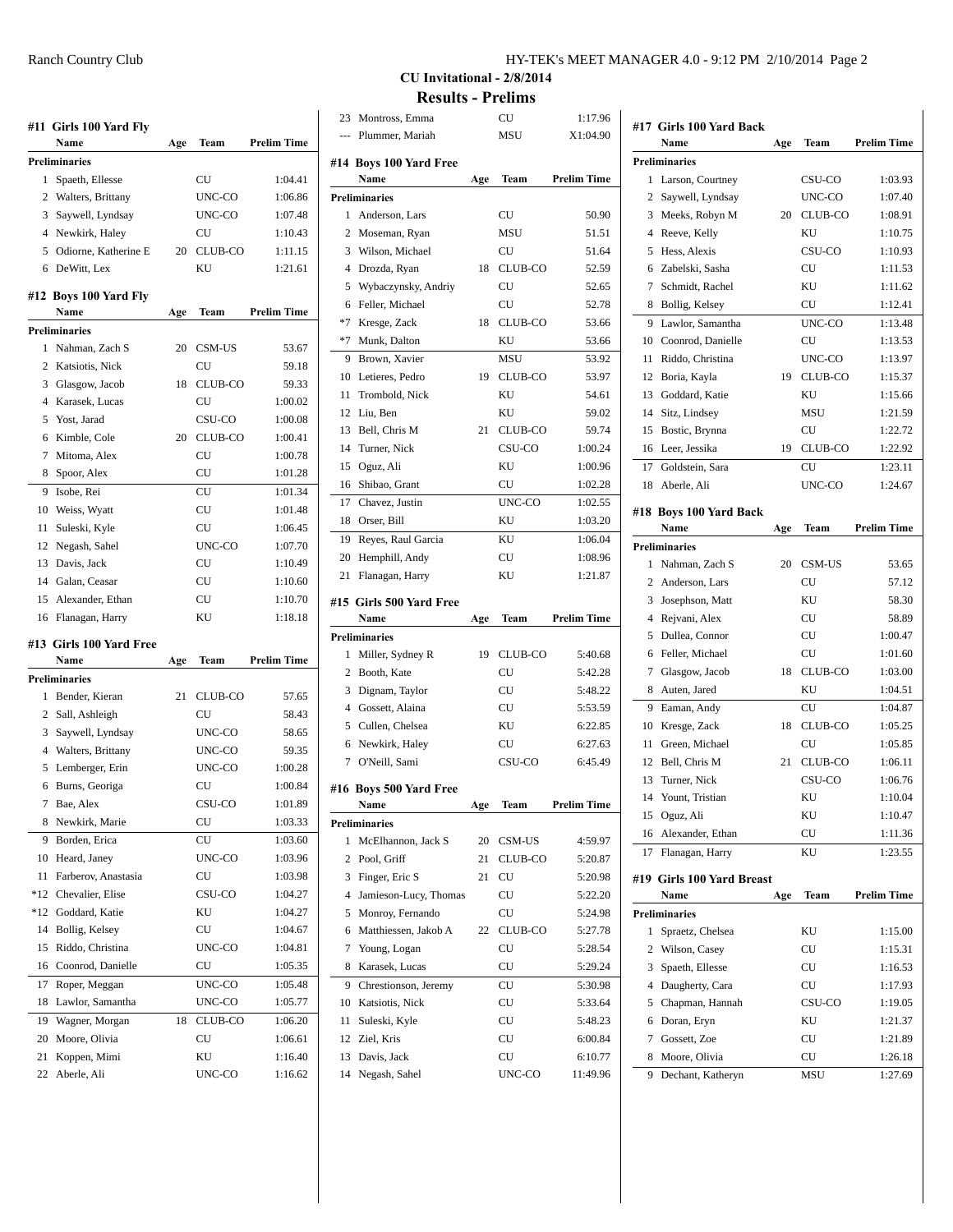## **CU Invitational - 2/8/2014 Results - Prelims**

|    | Preliminaries  (#19 Girls 100 Yard Breast) |     |                         |                               |
|----|--------------------------------------------|-----|-------------------------|-------------------------------|
|    | 10 Weber, Bridget                          |     | CSU-CO                  | 1:32.05                       |
|    | 11 Chevalier, Elise                        |     | CSU-CO                  | 1:36.29                       |
|    | #20 Boys 100 Yard Breast                   |     |                         |                               |
|    | <b>Name</b>                                |     |                         | Age Team Prelim Time          |
|    | <b>Preliminaries</b>                       |     |                         |                               |
|    | 1 Ung, Eric                                |     | CU                      | 1:01.33                       |
|    | 2 Isobe, Rei                               |     | CU                      | 1:05.08                       |
|    | 3 Mitoma, Alex                             |     | CU                      | 1:08.26                       |
|    | 4 Brown, Xavier                            |     | MSU                     | 1:08.36                       |
|    | 5 Moseman, Ryan                            |     | MSU                     | 1:09.52                       |
|    | 6 Spoor, Alex                              |     | CU                      | 1:10.50                       |
|    | 7 Weiss, Wyatt                             |     | CU                      | 1:12.36                       |
|    | 8 Galan, Ceasar                            |     | CU                      | 1:12.38                       |
|    | 9 Letieres, Pedro                          |     | 19 CLUB-CO              | 1:15.03                       |
|    | 10 DeMario, Tony                           |     | CSU-CO                  | 1:15.79                       |
|    | 11 Yost, Jarad                             |     | CSU-CO                  | 1:16.23                       |
|    | 12 Shibao, Grant                           |     | CU                      | 1:16.69                       |
|    | 13 Burchstead, Nick                        |     | KU.                     | 1:21.16                       |
|    |                                            |     |                         |                               |
|    | #21 Girls 400 Yard Free Relay              |     |                         |                               |
|    | <b>Team</b><br>$1$ CU                      |     | Relay<br>A              | <b>Finals Time</b><br>3:58.76 |
|    | Gossett, Alaina                            |     | Newkirk, Haley          |                               |
|    |                                            |     | Booth, Kate             |                               |
|    | Burns, Georiga                             |     |                         |                               |
|    | 2 CLUB-CO                                  |     | A                       | 3:59.85                       |
|    | Bender, Kieran 21                          |     | Boria, Kayla 19         |                               |
|    | Meeks, Robyn M 20                          |     | Miller, Sydney R 19     |                               |
|    | 3 KU                                       |     | A                       | 4:25.81                       |
|    | Cullen, Chelsea                            |     | Kallet, Rebecca         |                               |
|    | Doran, Eryn                                |     | Schmidt, Rachel         |                               |
|    | #22 Boys 400 Yard Free Relay               |     |                         |                               |
|    | Team<br>1 CLUB-CO                          |     | Relay<br>$\overline{A}$ | <b>Finals Time</b><br>3:24.15 |
|    | Letieres, Pedro 19                         |     | Drozda, Ryan 18         |                               |
|    | Glasgow, Jacob 18                          |     |                         | Matthiessen, Jakob A 22       |
|    | 2 CU                                       |     | Α                       | 3:27.87                       |
|    | Jamieson-Lucy, Thomas                      |     | Katsiotis, Nick         |                               |
|    |                                            |     |                         |                               |
|    | Rejvani, Alex<br>3 CU                      |     | Finger, Eric S 21<br>B  | 3:37.02                       |
|    | Wybaczynsky, Andriy                        |     |                         |                               |
|    |                                            |     | Monroy, Fernando        |                               |
|    | Young, Logan<br>4 KU                       |     | Weiss, Wyatt<br>A       | 3:39.65                       |
|    |                                            |     |                         |                               |
|    | Josephson, Matt                            |     | Trombold, Nick          |                               |
|    | Auten, Jared                               |     | Munk, Dalton            |                               |
|    | 5 CSU-CO                                   |     | A                       | 3:56.27                       |
|    | --- UNC-CO                                 |     | Α                       | X5:05.54                      |
|    | #23 Girls 1000 Yard Free                   |     |                         |                               |
|    | Name                                       | Age | Team                    | <b>Finals Time</b>            |
|    |                                            |     | CU                      | 11:55.55                      |
| 1. | Sall, Ashleigh<br>2 Cullen, Chelsea        |     | KU                      | 13:16.59                      |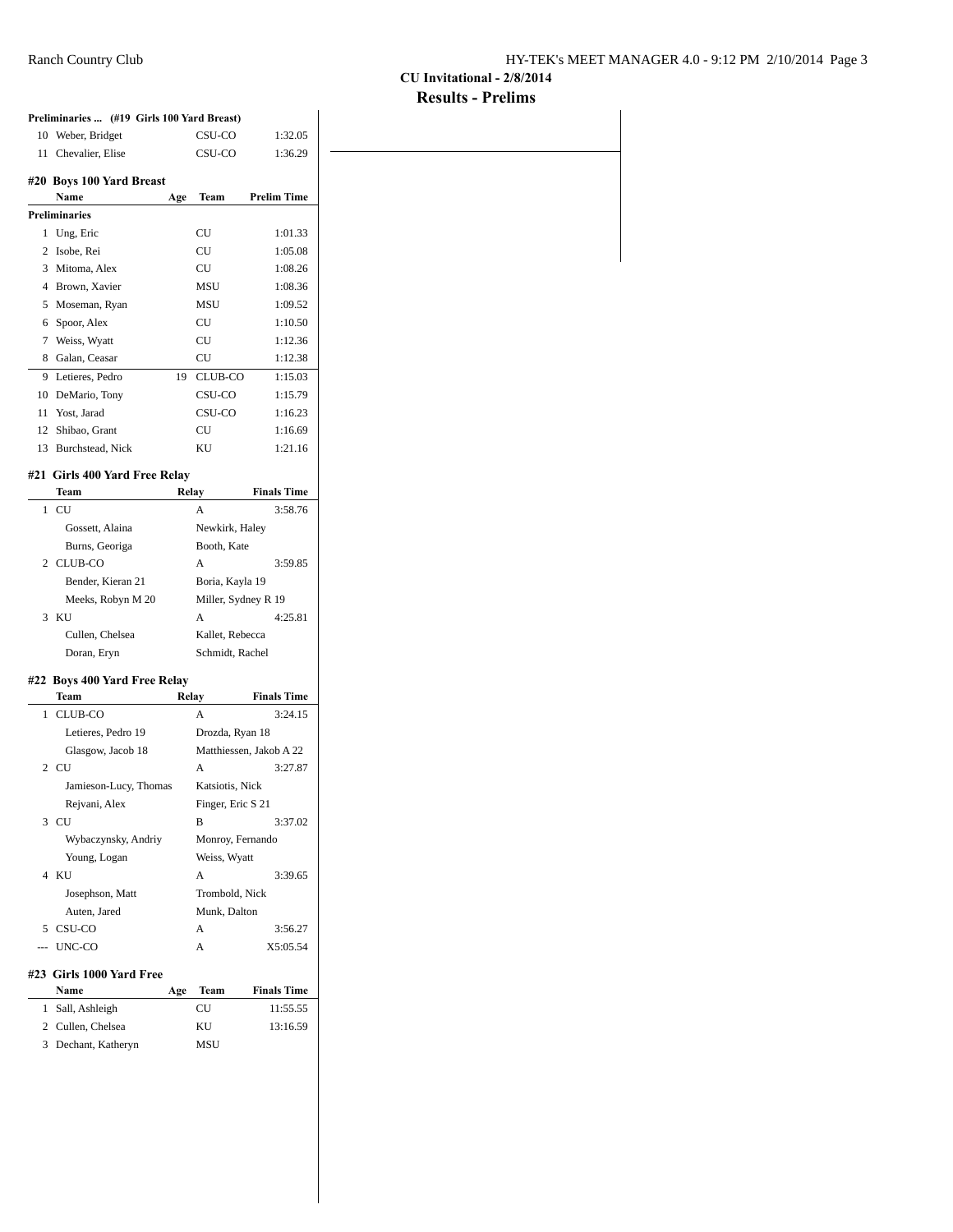| HY-TEK's MEET MANAGER 4.0 - 9:20 PM 2/10/2014 Page 1 |
|------------------------------------------------------|
|------------------------------------------------------|

## **CU Invitational - 2/8/2014 Results**

|                | #3 Girls 200 Yard Medley Relay<br>Team | Relay |               | <b>Finals Time</b>                       |
|----------------|----------------------------------------|-------|---------------|------------------------------------------|
| 1              | CU                                     |       | A             | 1:59.64                                  |
| 2              | CMU                                    |       | A             | 2:00.12                                  |
| 3              | CU                                     |       | B             | 2:02.00                                  |
| 4              | KU                                     |       | A             | 2:07.00                                  |
| 5              |                                        |       | A             |                                          |
|                | CSU                                    |       |               | 2:09.30                                  |
| 6              | <b>CU</b>                              |       | $\mathcal{C}$ | 2:22.67                                  |
| 7              | <b>UNC</b>                             |       | A             | 2:22.95                                  |
|                | #4 Boys 200 Yard Medley Relay<br>Team  | Relay |               | <b>Finals Time</b>                       |
| 1              | CU                                     |       | A             | 1:40.85                                  |
| $\overline{c}$ | CMU                                    |       | A             | 1:46.12                                  |
| 3              | CU                                     |       | B             | 1:48.67                                  |
| 4              | CU                                     |       | $\mathcal{C}$ | 1:54.00                                  |
| 5              | KU                                     |       | A             | 2:00.84                                  |
| 6              | KU                                     |       | B             | 2:10.09                                  |
|                |                                        |       |               |                                          |
|                | #5 Girls 200 Yard Free<br>Name         | Age   | Team          | <b>Finals Time</b>                       |
| 1              | Booth, Kate                            |       | <b>CU</b>     | 2:03.35                                  |
| 2              | Miller, Sydney                         |       | <b>CMU</b>    | 2:04.70                                  |
| 3              | Gossett, Alaina                        |       | CU            | 2:04.74                                  |
| 4              |                                        |       | <b>CU</b>     | 2:07.86                                  |
|                | Sall, Ashleigh                         |       |               |                                          |
| 5              | Burns, Georgia                         |       | CU            | 2:09.33                                  |
| 6              | Meeks, Robyn                           |       | <b>CMU</b>    | 2:17.07                                  |
| 7              | O'Neill, Sami                          |       | CSU           | 2:18.43                                  |
| 8              | Hess, Alexis                           |       | CSU           | 2:19.53                                  |
| 9              | Cullen, Chelsea                        |       | ΚU            | 2:19.55                                  |
| 10             | Farberov, Anastasia                    |       | CU            | 2:19.84                                  |
| 11             | Heard, Janey                           |       | <b>UNC</b>    | 2:22.70                                  |
| 12             | Boria, Kayla                           |       | CMU           | 2:23.34                                  |
| 13             | Gossett, Zoe                           |       | CU            | 2:29.37                                  |
| 14             | Goldstein, Sara                        |       | CU            | 2:35.50                                  |
| 15             | Montross, Emma                         |       | CU            | 2:36.84                                  |
| 16             | Dechant, Katheryn                      |       | <b>MSU</b>    | 2:38.25                                  |
|                | #6 Boys 200 Yard Free                  |       |               |                                          |
|                | Name                                   | Age   | Team          | <b>Finals Time</b>                       |
| 1              | McElhannon, Jack                       |       | CSM           | 1:46.31                                  |
| 2              | Moseman, Ryan                          |       | MSU           | 1:52.55                                  |
| 3              | Glasgow, Jacob                         |       | CMU           | 1:53.47                                  |
| 4              | Finger, Eric                           |       | CU            | 1:54.86                                  |
| 5              | Rejvani, Alex                          |       | CU            | 1:55.65                                  |
| 6              | Kimble, Cole                           |       | <b>CMU</b>    | 1:56.39                                  |
| 7              | Jamieson-Lucy, Thomas                  |       | CU            | 1:57.61                                  |
| 8              | Katsiotis, Nick                        |       | CU            | 1:58.32                                  |
| 9              | Eaman, Andy                            |       | CU            | 2:04.31                                  |
| 10             | Young, Logan                           |       | CU            | 2:05.61                                  |
| 11             | Green, Michael                         |       | CU            | 2:10.74                                  |
|                | Bell, Chris                            |       | CMU           | 2:10.83                                  |
|                |                                        |       |               |                                          |
| 12             |                                        |       |               |                                          |
| 13             | Burchstead, Nick                       |       | ΚU            |                                          |
| 14             | Oguz, Ali                              |       | ΚU            |                                          |
| 15<br>16       | Dittmar, Brandon<br>Negash, Sahel      |       | ΚU<br>UNC     | 2:22.14<br>2:28.56<br>2:35.90<br>4:04.44 |

|                | #7  Girls 200 Yard IM  |     |            |                    |
|----------------|------------------------|-----|------------|--------------------|
|                | Name                   | Age | Team       | <b>Finals Time</b> |
| 1              | Miller, Sydney         |     | <b>CMU</b> | 2:21.00            |
| 2              | Walters, Brittany      |     | <b>UNC</b> | 2:22.47            |
| 3              | Wilson, Casey          |     | CU         | 2:26.42            |
| $\overline{4}$ | Chapman, Hannah        |     | CSU        | 2:27.54            |
| 5              | Reeve, Kelly           |     | KU         | 2:42.25            |
| 6              | Riddo, Christina       |     | UNC        | 2:48.81            |
| 7              | Aberle, Ali            |     | <b>UNC</b> | 3:09.85            |
|                |                        |     |            |                    |
| #8             | Boys 200 Yard IM       |     |            |                    |
|                | Name                   | Age | Team       | <b>Finals Time</b> |
| 1              | Ung, Eric              |     | CU         | 2:01.51            |
| 2              | Pool, Griff            |     | <b>CMU</b> | 2:11.74            |
| 3              | Josephson, Matt        |     | KU         | 2:13.13            |
| $\overline{4}$ | Brown, Xavier          |     | MSU        | 2:15.87            |
| 5              | Spoor, Alex            |     | CU         | 2:16.59            |
| 6              | Adams, Taylor          |     | CMU        | 2:17.73            |
| 7              | Galan, Ceasar          |     | CU         | 2:22.93            |
| 8              | Suleski, Kyle          |     | <b>CU</b>  | 2:23.27            |
| 9              | Ziel, Kris             |     | CU         | 2:27.90            |
| 10             | Alexander, Ethan       |     | CU         | 2:28.81            |
| 11             | Turner, Nick           |     | CSU        | 2:34.73            |
| ---            | Drozda, Ryan           |     | <b>CMU</b> | DQ                 |
|                |                        |     |            |                    |
|                | #9  Girls 50 Yard Free |     |            |                    |
|                | Name                   | Age | Team       | <b>Finals Time</b> |
| 1              | Bender, Kieran         |     | <b>CMU</b> | 25.95              |
| 2              | Dignam, Taylor         |     | CU         | 26.55              |
| 3              | Larson, Courtney       |     | CSU        | 27.21              |
| 4              | Lemberger, Erin        |     | <b>UNC</b> | 27.35              |
| 5              | Meeks, Robyn           |     | <b>CMU</b> | 27.50              |
| 6              | Burns, Georgia         |     | CU         | 27.65              |
| 7              | Spraetz, Chelsea       |     | KU         | 27.75              |
| 8              | Daugherty, Cara        |     | CU         | 27.83              |
| 9              | Zabelski, Sasha        |     | CU         | 27.94              |
| 10             | Newkirk, Marie         |     | CU         | 28.04              |
| 11             | Borden, Erica          |     | CU         | 28.17              |
| 12             |                        |     | CU         | 28.56              |
|                | Bollig, Kelsey         |     |            |                    |
| 13             | Chevalier, Elise       |     | CSU        | 29.24              |
| 14             | Heard, Janey           |     | UNC        | 29.39              |
| 15             | Geekie, Liz            |     | ΚU         | 29.43              |
|                | #10 Boys 50 Yard Free  |     |            |                    |
|                | Name                   | Age | Team       | <b>Finals Time</b> |
| 1              | Wilson, Michael        |     | CU         | 22.73              |
| 2              | Matthiessen, Jakob     |     | CMU        | 23.12              |
| 3              | Anderson, Lars         |     | CU         | 23.33              |
| 4              | Letieres, Pedro        |     | CMU        | 23.39              |
| 5              | Kresge, Zack           |     | <b>CMU</b> | 23.70              |
| 6              | Wybaczynsky, Andriy    |     | CU         | 23.78              |
| 7              | Feller, Michael        |     | CU         | 23.84              |
|                |                        |     |            |                    |
| 8              | Dullea, Connor         |     | CU         | 23.89              |
| 9              | Kimble, Cole           |     | CMU        | 23.97              |
| 10             | Drozda, Ryan           |     | CMU        | 24.02              |
| 11             | Munk, Dalton           |     | KU         | 24.66              |
| 12             | Yost, Jared            |     | CSU        | 24.78              |
| 13             | Liu, Ben               |     | KU         | 26.00              |
|                |                        |     |            |                    |

| 14  | Shibao, Grant                        |     | CU         | 26.63              |
|-----|--------------------------------------|-----|------------|--------------------|
| 15  | Yount, Tristian                      |     | KU         | 26.81              |
| 16  | DeMario, Tony                        |     | CSU        | 26.93              |
|     | #11 Girls 100 Yard Fly<br>Name       | Age | Team       | <b>Finals Time</b> |
| 1   | Spaeth, Ellesse                      |     | CU         | 1:03.02            |
|     | 2 Walters, Brittany                  |     | UNC        | 1:06.44            |
| 3   | Saywell, Lyndsay                     |     | UNC        | 1:08.11            |
|     | 4 Odiorne, Katherine                 |     | CMU        | 1:08.53            |
|     | 5 Newkirk, Haley                     |     | CU         | 1:10.65            |
|     |                                      |     |            |                    |
|     | #12 Boys 100 Yard Fly<br><b>Name</b> | Age | Team       | <b>Finals Time</b> |
| 1   | Nahman, Zach                         |     | <b>CSM</b> | 53.94              |
|     |                                      |     |            |                    |
|     | 2 Glasgow, Jacob                     |     | <b>CMU</b> | 56.85              |
|     | 3 Katsiotis, Nick                    |     | CU         | 57.68              |
|     | 4 Karasek, Lucas                     |     | CU         | 59.06              |
| 5   | Kimble, Cole                         |     | <b>CMU</b> | 59.46              |
| 6   | Isobe, rei                           |     | CU         | 59.62              |
| 7   | Yost, Jared                          |     | CSU        | 59.95              |
| 8   | Mitoma, Alex                         |     | CU         | 1:00.64            |
| 9   | Weiss, Wyatt                         |     | CU         | 1:02.13            |
| 10  | Spoor, Alex                          |     | <b>CU</b>  | 1:02.83            |
| 11  | Suleski, Kyle                        |     | CU         | 1:05.74            |
| 12  | Davis, Jack                          |     | CU         | 1:08.93            |
| 13  | Galan, Ceasar                        |     | CU         | 1:08.95            |
| 14  | Alexander, Ethan                     |     | CU         | 1:10.86            |
| 15  | Flanagan, Harry                      |     | ΚU         | 1:18.64            |
| --- | Negash, Sahel                        |     | <b>UNC</b> | DQ                 |
|     | #13 Girls 100 Yard Free              |     |            |                    |
|     | Name                                 | Age | Team       | <b>Finals Time</b> |
| 1   | Bender, Kieran                       |     | CMU        | 56.95              |
| 2   | Sall, Ashleigh                       |     | CU         | 58.26              |
|     | 3 Walters, Brittany                  |     | <b>UNC</b> | 58.34              |
| 4   | Saywell, Lyndsay                     |     | <b>UNC</b> | 58.82              |
| 5   | Burns, Georgia                       |     | CU         | 1:00.95            |
| 6   | Lemberger, Erin                      |     | <b>UNC</b> | 1:01.03            |
| 7   | Newkirk, Marie                       |     | CU         | 1:02.19            |
| 8   | Bollig, Kelsey                       |     | CU         | 1:03.38            |
| 9   | Farberov, Anastasia                  |     | CU         | 1:03.68            |
| 10  | Borden, Erica                        |     | CU         | 1:03.72            |
| 11  | Goddard, Katie                       |     | ΚU         | 1:04.09            |
| 12  | Heard, Janey                         |     | UNC        | 1:04.17            |
| 13  | Roper, Meggan                        |     | UNC        | 1:04.86            |
| 14  | Chevalier, Elise                     |     | CSU        | 1:04.97            |
|     |                                      |     |            | 1:05.56            |
| 15  | Riddo, Christina                     |     | UNC        |                    |
| 16  | Coonrod, Danielle                    |     | CU         | 1:05.99            |
|     | #14 Boys 100 Yard Free               |     |            |                    |
|     | Name                                 | Age | Team       | <b>Finals Time</b> |
| 1   | Wilson, Michael                      |     | CU         | 50.03              |
|     | 2 Anderson, Lars                     |     | CU         | 50.96              |
| 3   | Moseman, Ryan                        |     | MSU        | 51.98              |
|     | 4 Letieres, Pedro                    |     | CMU        | 52.28              |
| 5   | Wybaczynsky, Andriy                  |     | CU         | 52.49              |
| 6   | Brown, Xavier                        |     | MSU        | 52.60              |